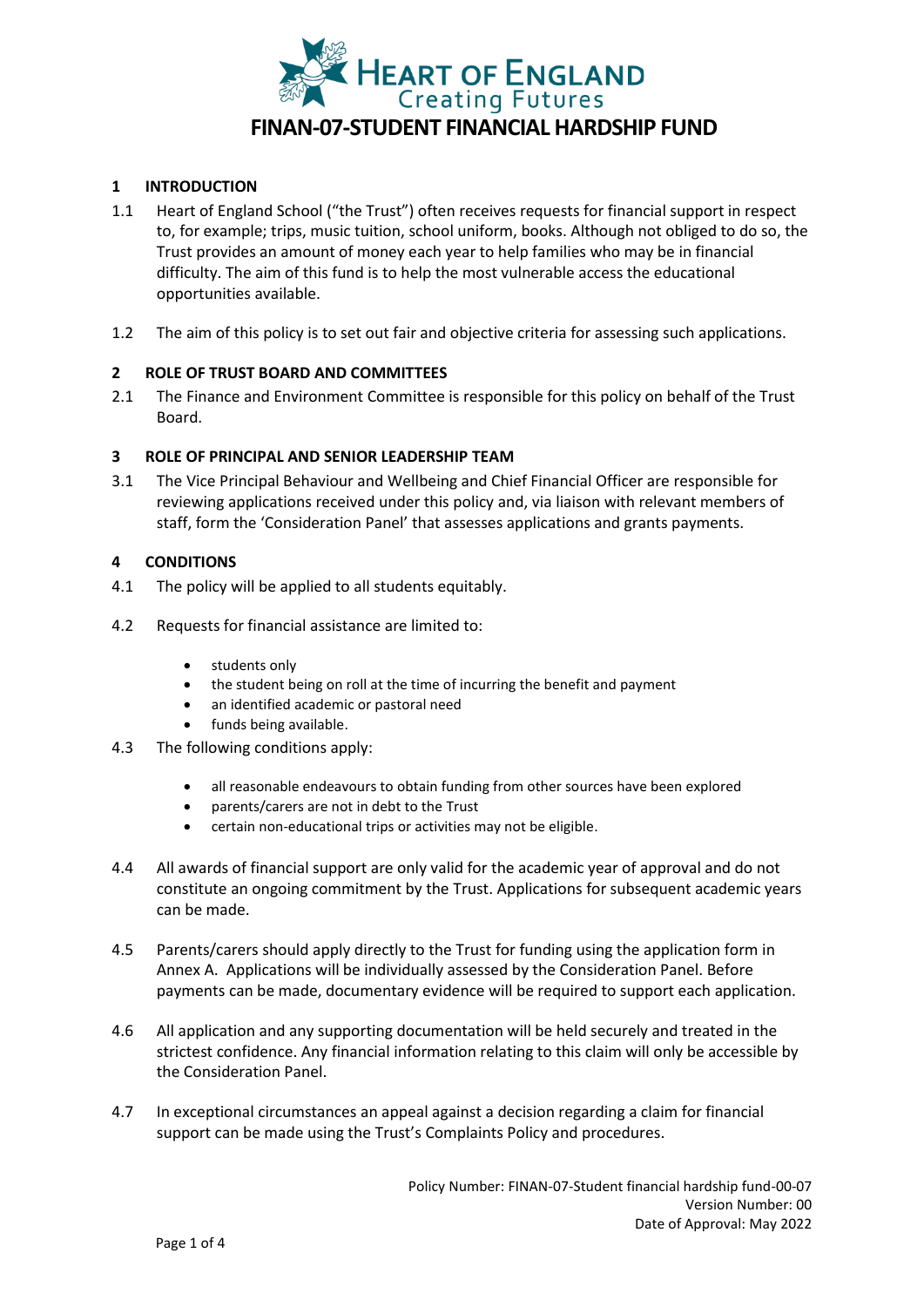

## **5 AUTHOR**

5.1 The author of this policy is the Chief Financial Officer. They should be contacted for any points of clarification or suggested future amendments.

### **6 VERSION CONTROL**

| <b>Policy Number</b>               | FINAN-07                                                                                                                                                    |  |  |
|------------------------------------|-------------------------------------------------------------------------------------------------------------------------------------------------------------|--|--|
| <b>Policy Name</b>                 | Student financial hardship fund                                                                                                                             |  |  |
| <b>Version Number</b>              | 00                                                                                                                                                          |  |  |
| <b>Publication Method</b>          | External<br>A copy must be made available in U:\Staff<br>Information\Policies\FINANce Policies                                                              |  |  |
| <b>Approved by</b>                 | Finance & Environment Committee                                                                                                                             |  |  |
| Date of Approval                   | May 2022                                                                                                                                                    |  |  |
| Key changes since previous version | Reformatted to current standards<br>$\mathbf{1}$ .<br>2.<br>Adjusted for changes in personnel<br>Removed CTC limit in Annex A as subject<br>3.<br>to change |  |  |
| <b>Next Review Date</b>            | May 2025                                                                                                                                                    |  |  |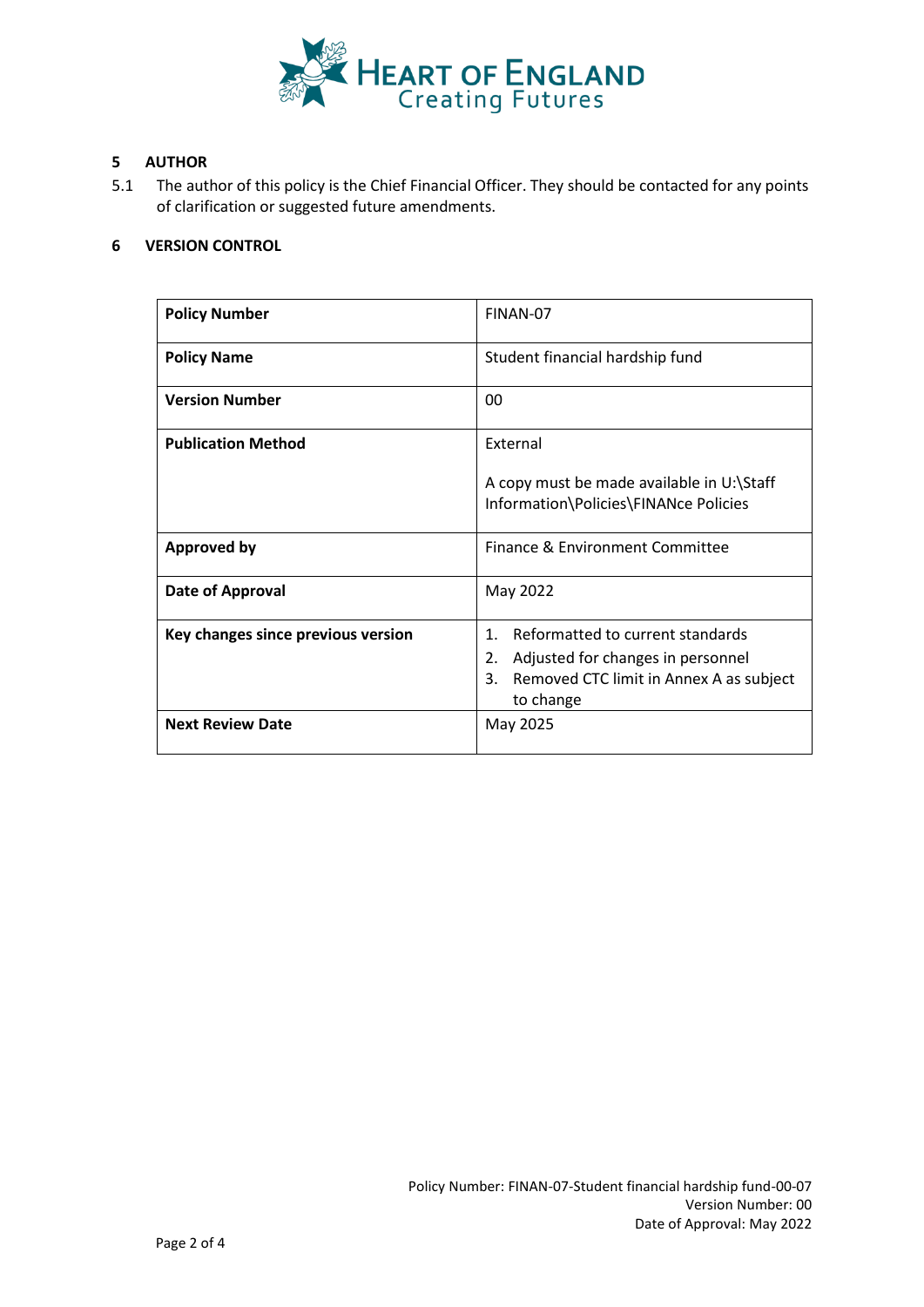

**Annex A** 

# **Application to Student Financial Hardship Fund**

# **Part A – Personal details**

| <b>Student Name</b>                        |   | Form |
|--------------------------------------------|---|------|
| Parent/Carer Name                          |   |      |
| Address                                    |   |      |
| Home phone number                          |   |      |
| Mobile phone number                        |   |      |
| Email address                              |   |      |
| Activity for which funding<br>is requested |   |      |
| Cost of activity                           |   |      |
| Amount of funding<br>requested.            | £ |      |

### **Part B – Home financial circumstances**

Your household income is an important factor when assessing whether you are eligible for any support from the hardship fund.

Please confirm if you are in receipt of any of the following benefits:

|           | Income support                                                                                                                                      | Yes/No |
|-----------|-----------------------------------------------------------------------------------------------------------------------------------------------------|--------|
| $\bullet$ | Income-based Jobseeker's Allowance                                                                                                                  | Yes/No |
| $\bullet$ | Income-related Employment and Support Allowance                                                                                                     | Yes/No |
| $\bullet$ | Support under part VI of the Immigrations and Asylum Act 1999                                                                                       | Yes/No |
| $\bullet$ | The guarantee element of State Pensions Credit                                                                                                      | Yes/No |
| $\bullet$ | Child Tax Credit (but not Working Tax Credit)                                                                                                       | Yes/No |
| $\bullet$ | Working Tax Credit during the four-week period immediately after your<br>employment finished or after you start to work less than 16 hours per week | Yes/No |
|           | Universal credit                                                                                                                                    | Yes/No |

Policy Number: FINAN-07-Student financial hardship fund-00-07 Version Number: 00 Date of Approval: May 2022